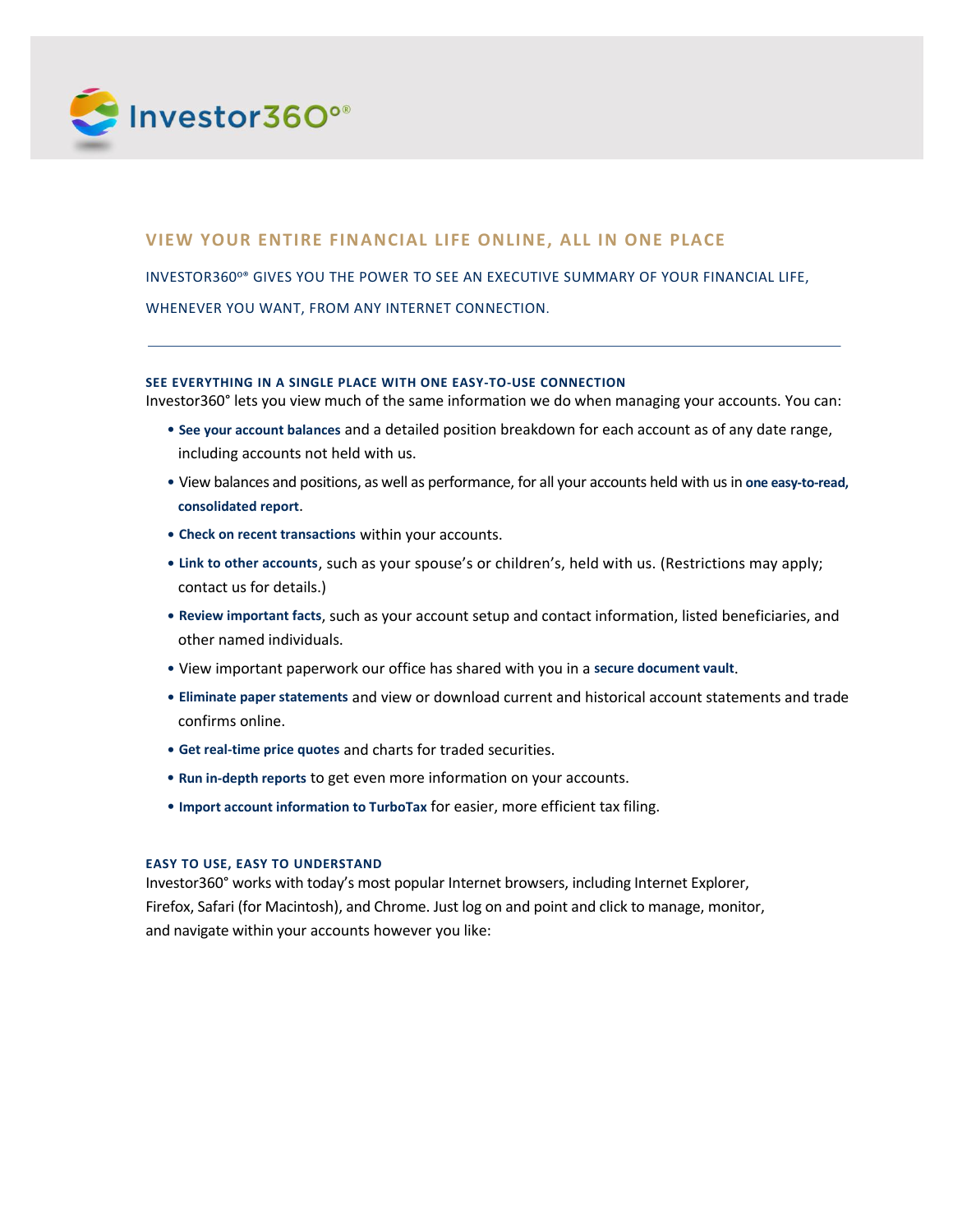**Overview** displays your accounts and their current values, as well as asset allocation , performance, and benchmark information, and provides charts of your current net worth and historical values.

| Welcome Jon and Jane Smith                                                                                                                                                                                                                                                                                                                                                                                                                                |                                      |                          |                         |                    |                                            |                                    |                                         |                                |
|-----------------------------------------------------------------------------------------------------------------------------------------------------------------------------------------------------------------------------------------------------------------------------------------------------------------------------------------------------------------------------------------------------------------------------------------------------------|--------------------------------------|--------------------------|-------------------------|--------------------|--------------------------------------------|------------------------------------|-----------------------------------------|--------------------------------|
| <b>PORTFOLIO</b><br><b>STATEMENTS &amp; DOCUMENTS</b>                                                                                                                                                                                                                                                                                                                                                                                                     |                                      |                          |                         |                    |                                            |                                    |                                         |                                |
| Overview<br>Holdings<br>Activity                                                                                                                                                                                                                                                                                                                                                                                                                          | Account Profile                      |                          |                         |                    |                                            |                                    |                                         |                                |
| All Accounts                                                                                                                                                                                                                                                                                                                                                                                                                                              |                                      | $\overline{\phantom{a}}$ | Year to Date            |                    |                                            |                                    | $\bullet$ 01/01/2013 TO 10/29/2013 GO + |                                |
| Account Summary                                                                                                                                                                                                                                                                                                                                                                                                                                           | JANUARY 01, 2013 TO OCTOBER 29, 2013 |                          | ASSET CLASS (PRIMARY)   |                    |                                            | ASSET CLASS (K.RAY) ASSET CATEGORY |                                         |                                |
| Beginning Balance                                                                                                                                                                                                                                                                                                                                                                                                                                         |                                      | 163,775.85               |                         |                    |                                            |                                    |                                         |                                |
| Additions/Withdrawals                                                                                                                                                                                                                                                                                                                                                                                                                                     |                                      | $-41.787.45$             |                         |                    | PRIMARY<br>AS OF OCTOBER 29, 2013          |                                    |                                         |                                |
| Net Change                                                                                                                                                                                                                                                                                                                                                                                                                                                |                                      | 14.671.66                |                         |                    | <b>Domestic Equity</b>                     | 72,25%                             |                                         |                                |
| <b>Ending Balance:</b>                                                                                                                                                                                                                                                                                                                                                                                                                                    |                                      | \$136,660.06             |                         |                    | International Equity<br><b>E</b> Atemative | 21.14%<br>3.40%                    |                                         |                                |
|                                                                                                                                                                                                                                                                                                                                                                                                                                                           |                                      |                          |                         |                    |                                            | Cash And Equivalents 3.21%<br>100% |                                         |                                |
| <b>Balances</b>                                                                                                                                                                                                                                                                                                                                                                                                                                           |                                      | AS OF OCTOBER 29, 2013   |                         |                    |                                            |                                    |                                         |                                |
|                                                                                                                                                                                                                                                                                                                                                                                                                                                           | CASH (\$)                            | VALUE (\$)               | History                 |                    |                                            |                                    |                                         |                                |
| JOINT \$560.55                                                                                                                                                                                                                                                                                                                                                                                                                                            |                                      |                          |                         |                    |                                            |                                    |                                         |                                |
| Jon and Jane Smith Joint TOD (B36123456) =<br><b>RETIREMENT \$136,099.51</b>                                                                                                                                                                                                                                                                                                                                                                              | 660.55                               | 660.55                   | \$300,000               |                    |                                            |                                    |                                         |                                |
| Jon Smith IRA (B36234567) =                                                                                                                                                                                                                                                                                                                                                                                                                               | 3.009.42                             | 113 182 20               | \$258,000               |                    |                                            |                                    |                                         |                                |
| Jane Smith IRA (8363456789) -                                                                                                                                                                                                                                                                                                                                                                                                                             | 823.61                               | 22,917.31                |                         |                    |                                            |                                    |                                         |                                |
|                                                                                                                                                                                                                                                                                                                                                                                                                                                           | \$4,393,58                           | \$136,660.06             | \$200,000               |                    |                                            |                                    |                                         |                                |
| Total:                                                                                                                                                                                                                                                                                                                                                                                                                                                    |                                      |                          | \$150,000               |                    |                                            |                                    |                                         |                                |
| Additional Assets                                                                                                                                                                                                                                                                                                                                                                                                                                         |                                      |                          | 5100,000                |                    |                                            |                                    |                                         |                                |
| ASSETS \$110,892.62                                                                                                                                                                                                                                                                                                                                                                                                                                       |                                      |                          | \$53,000                |                    |                                            |                                    |                                         |                                |
| Scottrade XXXXX -                                                                                                                                                                                                                                                                                                                                                                                                                                         |                                      | 102.370.32               | to.                     | $2a + 25$<br>34.08 | Jan '10                                    | 141770                             | Jan '11<br>TP'lst.                      | 16n'12                         |
| TD Ameritrade XXXXX -<br>Fidelity Investments XXXXX -                                                                                                                                                                                                                                                                                                                                                                                                     |                                      | 5 233 06<br>3.289.24     |                         |                    |                                            |                                    |                                         |                                |
|                                                                                                                                                                                                                                                                                                                                                                                                                                                           |                                      |                          |                         |                    |                                            |                                    |                                         |                                |
| LIABILITIES \$170.92<br>American Express Cards XXXXX -                                                                                                                                                                                                                                                                                                                                                                                                    |                                      | $-170.92$                |                         | 10n.04             | Jan 06                                     | 346.08                             | Jan. 10                                 | Jan 12                         |
|                                                                                                                                                                                                                                                                                                                                                                                                                                                           |                                      |                          | B Quarterly Values (\$) |                    |                                            |                                    |                                         |                                |
| <b>TOTAL:</b>                                                                                                                                                                                                                                                                                                                                                                                                                                             |                                      | \$110,721,70             |                         | Mar 31             | Jun 30                                     | Sep 30                             | Dec 31                                  |                                |
| TOTAL NET WORTH:                                                                                                                                                                                                                                                                                                                                                                                                                                          |                                      | \$247,382.30             | 2013                    | 166,261.75         | 161.636.62                                 | 130,662.99                         |                                         |                                |
|                                                                                                                                                                                                                                                                                                                                                                                                                                                           |                                      |                          | 2012                    | 260,495.98         | 181,263.55                                 | 191,982.38                         | 163,775.85                              |                                |
|                                                                                                                                                                                                                                                                                                                                                                                                                                                           |                                      |                          | 2011                    | 113, 124.63        | 118,972.57                                 | 102,083.77                         | 199,163.50                              |                                |
|                                                                                                                                                                                                                                                                                                                                                                                                                                                           |                                      |                          | 2010                    |                    |                                            |                                    | 100 568 56                              |                                |
|                                                                                                                                                                                                                                                                                                                                                                                                                                                           |                                      |                          |                         |                    |                                            |                                    |                                         |                                |
| Investor360 <sup>-81</sup><br>Your Complete Financial Life                                                                                                                                                                                                                                                                                                                                                                                                |                                      |                          |                         |                    |                                            |                                    |                                         | COMMONWEALTH financial network |
| The information displayed is provided by Commonwealth Financial Network® ("Commonwealth"), Member FINRA/SIPC: It is provided for informational purposes only, should not be relied upon for tax purposes, is based upon<br>sources believed to be reliable, but no guarantee is made as to the completeness or accuracy of the information. Please refer to your custodial statements to obtain complete information relating to your accounts, including |                                      |                          |                         |                    |                                            |                                    |                                         |                                |

**Holdings** shows you all your holdings (even those held elsewhere) at various levels (i.e., by asset and by asset category) with the option to group them either by account or by securities hel d across all accounts. It also allows you to export data directly to Excel. Choose from up to 20 columns of data that are most important to you.

| Welcome Jon and Jane Smith                                                                                                                                                                                                                              |                     |                                          |                                            |                          | GET A QUOTE: SYMBOL |                                           | GO   SYMBOL LOOKUP             |    |
|---------------------------------------------------------------------------------------------------------------------------------------------------------------------------------------------------------------------------------------------------------|---------------------|------------------------------------------|--------------------------------------------|--------------------------|---------------------|-------------------------------------------|--------------------------------|----|
| STATEMENTS & DOCUMENTS<br><b>PORTFOLIO</b>                                                                                                                                                                                                              |                     |                                          |                                            |                          |                     |                                           |                                |    |
| Overview<br>Holdings<br>Account Profile<br>Activity                                                                                                                                                                                                     |                     |                                          |                                            |                          |                     |                                           |                                |    |
| All Accounts                                                                                                                                                                                                                                            |                     | ×                                        | Yesterday                                  |                          |                     | $-10/31/2013$ co ·                        |                                |    |
|                                                                                                                                                                                                                                                         |                     |                                          |                                            |                          |                     |                                           | <b>LE LAYOUT EL EXPORT</b>     |    |
|                                                                                                                                                                                                                                                         |                     |                                          |                                            |                          |                     |                                           |                                |    |
| VIEW BY:<br>Account Type                                                                                                                                                                                                                                |                     | Jon and Jane Smith Joint TOD (B36123456) |                                            | Value (\$)<br>112.135.12 | Value (%)<br>81.90  |                                           |                                |    |
| Custodian                                                                                                                                                                                                                                               |                     | Jon Smith IRA (B36234567)                |                                            | 22,704.16                | 16.58               |                                           |                                |    |
| W. Account                                                                                                                                                                                                                                              |                     | Jane Smith IRA (B36345678)               |                                            | 2.075.31<br>136,914.59   | 1.62<br>100         |                                           |                                |    |
| (i) Security<br>C Asset Type                                                                                                                                                                                                                            |                     |                                          |                                            |                          |                     |                                           |                                |    |
| <b>III</b> Asset Category                                                                                                                                                                                                                               |                     |                                          |                                            |                          |                     |                                           |                                |    |
|                                                                                                                                                                                                                                                         |                     |                                          |                                            |                          | Accrued             | Est. Annual                               | CurrentYleId                   | Un |
| Description<br>$=$ Jon and Jane Smith Joint TOD (836123456)                                                                                                                                                                                             | Symbol              | Quantity                                 | Price (\$)                                 | Value (S)<br>2,075.31    | Interest (\$)       | Income (\$)                               | (54)                           |    |
| Sample Security                                                                                                                                                                                                                                         | ARC Y               | 2.076.31                                 | 1.00                                       | 2.075.31                 | 0.00                | 0.21                                      | 0.01                           |    |
| $=$ Jon Smith IRA (B36234567)                                                                                                                                                                                                                           |                     |                                          |                                            | 22,704.15                |                     |                                           |                                |    |
| Sample Security                                                                                                                                                                                                                                         | ABC +               | 823.61                                   | 1.00                                       | 823.61                   | 0.00                | 0.08                                      | 0.01                           |    |
| Sample Security<br>Sample Security                                                                                                                                                                                                                      | $ABC -$<br>ABC +    | 91.00                                    | 40.85                                      | 3.717.35                 | 0.00                | 111.02                                    | 2.99                           |    |
| Sample Security                                                                                                                                                                                                                                         | $ABC$ $\rightarrow$ | 27.00                                    | 41.87                                      | 1 130 36                 | 0.00<br>0.00        | 36.72<br>30.96                            | 3.25                           |    |
| Sample Security                                                                                                                                                                                                                                         | ABC +               | 12.00<br>70.00                           | 69.13<br>81.65                             | 829.56<br>5,716.16       | 0.00                | 84.00                                     | 3.73<br>1.47                   |    |
| Sample Security                                                                                                                                                                                                                                         | ABC +               | 60.00                                    | 89.98                                      | 5.398.80                 | 0.00                | 108.00                                    | 2.00                           |    |
| Sample Security                                                                                                                                                                                                                                         | ARC -               | 9.00                                     | 127.94                                     | 1.151.46                 | 0.00                | 13.14                                     | 1.14                           |    |
| Sample Security                                                                                                                                                                                                                                         | ABC +               | 9.00                                     | 94.58                                      | 851.22                   | 0.00                | 17.10                                     | 2.01                           |    |
| Sample Security                                                                                                                                                                                                                                         | ABC -               | 21.00                                    | 80.25                                      | 1.685.25                 | 0.00                | 18.27                                     | 1.08                           |    |
| Sample Security                                                                                                                                                                                                                                         | ABC +               | 22.00                                    | 63.70                                      | 140140                   | 0.00                | 24.42                                     | 1.74                           |    |
| $=$ Jane Smith IRA (B36345678)                                                                                                                                                                                                                          |                     |                                          |                                            | 112, 135.12              |                     |                                           |                                |    |
| Sample Security                                                                                                                                                                                                                                         | ABC +<br>ABC +      | 173.19                                   | 28.04                                      | 4.856.36                 | 0.00                | 46.94                                     | 0.97                           |    |
| Sample Security<br>Sample Security                                                                                                                                                                                                                      | ABC +               | 390.83<br>3,009.44                       | 47.71<br>1.00                              | 18.646.50<br>3.009.44    | 0.00<br>0.00        | 318.92<br>0.30                            | 1.71<br>0.01                   |    |
| Sample Security                                                                                                                                                                                                                                         | ARC Y               | 468.27                                   | 21:20                                      | 9 9 27 30                | 0.00                | 91.78                                     | 0.92                           |    |
| Sample Security                                                                                                                                                                                                                                         | $ABC -$             | 287.10                                   | 18.07                                      | 5.187.92                 | 0.00                | 34.45                                     | 0.66                           |    |
| Sample Security                                                                                                                                                                                                                                         | ABC +               | 445.83                                   | 46.92                                      | 20 918 20                | 0.00                | 278.64                                    | 133                            |    |
| Sample Security                                                                                                                                                                                                                                         | ABC +               | 457.54                                   | 15.03                                      | 6,876.78                 | 0.00                | 54.45                                     | 0.79                           |    |
| Sample Security                                                                                                                                                                                                                                         | ABC +               | 269.89                                   | 30.20                                      | 8.150.53                 | 0.00                | 0.00                                      | 0.00                           |    |
| Sample Security                                                                                                                                                                                                                                         | ABC +               | 169.81                                   | 22.07                                      | 3,747.62                 | 0.00                | 82.87                                     | 2.21                           |    |
| Sample Security 1<br>Sample Security 1                                                                                                                                                                                                                  | ABC +<br>$ABC -$    | 509.74                                   | 49.33                                      | 26.146.38                | 0.00                | 35.68                                     | 0.14                           |    |
|                                                                                                                                                                                                                                                         |                     | 110.21                                   | 51.44                                      | 5.669.10                 | 0.00                | 0.00                                      | 0.00                           |    |
| <b>Additional Assets</b>                                                                                                                                                                                                                                |                     |                                          |                                            |                          |                     |                                           |                                |    |
| Description<br>- Advisor Manually Entered Assets                                                                                                                                                                                                        |                     |                                          | Symbol                                     | Quantity                 | Price(\$)           | <b>Value</b> <sub>[51</sub><br>370,000.00 | <b>Death Benefit</b>           |    |
| Jane 401K (as of 10/14/2013)                                                                                                                                                                                                                            |                     | 10/01/2013                               |                                            |                          |                     | 370,000.00                                |                                |    |
| Large Cap Fund                                                                                                                                                                                                                                          |                     | 10/01/2013                               | ABC                                        | 100                      | 136.67              | 100.000.00                                |                                |    |
| Small Cap Growth                                                                                                                                                                                                                                        |                     | 10/01/2013                               | ABC                                        | 2,500                    | 78.96               | 20,000.00                                 |                                |    |
| Stock Fund                                                                                                                                                                                                                                              |                     | 10/01/2013                               | ABC                                        | 1360                     | 25.89               | 250,000.00                                |                                |    |
| Banking                                                                                                                                                                                                                                                 |                     |                                          |                                            |                          |                     | 282.181.39                                |                                |    |
| Checking ( as of 10/14/2013)                                                                                                                                                                                                                            |                     | 10/14/2013<br>10/14/2013                 |                                            | 1.00                     |                     | 4,276.30<br>4 276 30                      |                                |    |
| Checking Account 1234<br>- Credit Cardial                                                                                                                                                                                                               |                     |                                          |                                            |                          |                     | .170.92                                   |                                |    |
| Credit Card Account (as of 10/14/2013)                                                                                                                                                                                                                  |                     | 10/14/2013                               |                                            |                          |                     | $-170.92$                                 |                                |    |
| Credit Card Account 1234                                                                                                                                                                                                                                |                     | 10/14/2013                               |                                            | 1.00                     |                     | $-170.92$                                 |                                |    |
| = Investment(s)                                                                                                                                                                                                                                         |                     |                                          |                                            |                          |                     | 207.832.81                                |                                |    |
| Outside Brokerage (as of 10/14/2013)                                                                                                                                                                                                                    |                     | 10/13/2013                               |                                            |                          |                     | 871.10                                    |                                |    |
| Sample Security                                                                                                                                                                                                                                         |                     | 10/13/2013                               | ABC                                        | 10.00                    | 85.61               | 856.10                                    |                                |    |
| Sample Security                                                                                                                                                                                                                                         |                     | 10/13/2013                               | ABC                                        | 1,500.00                 | 0.01                | 15.00                                     |                                |    |
|                                                                                                                                                                                                                                                         |                     |                                          | Total Additional Assets<br>Total Net Worth |                          |                     | 859 843 28<br>859, 843.28                 |                                |    |
|                                                                                                                                                                                                                                                         |                     |                                          |                                            |                          |                     |                                           |                                |    |
| Investor360° ®                                                                                                                                                                                                                                          |                     |                                          |                                            |                          |                     |                                           | COMMONWEALTH financial network |    |
|                                                                                                                                                                                                                                                         |                     |                                          |                                            |                          |                     |                                           |                                |    |
| Your Complete Financial Life<br>The information displayed is provided by Commonwealth Financial Networld ("Commonwealth"), Member FR/R-VSIPC: it is provided for informational purposes only, should not be relied upon for the purposes, is based upon |                     |                                          |                                            |                          |                     |                                           |                                |    |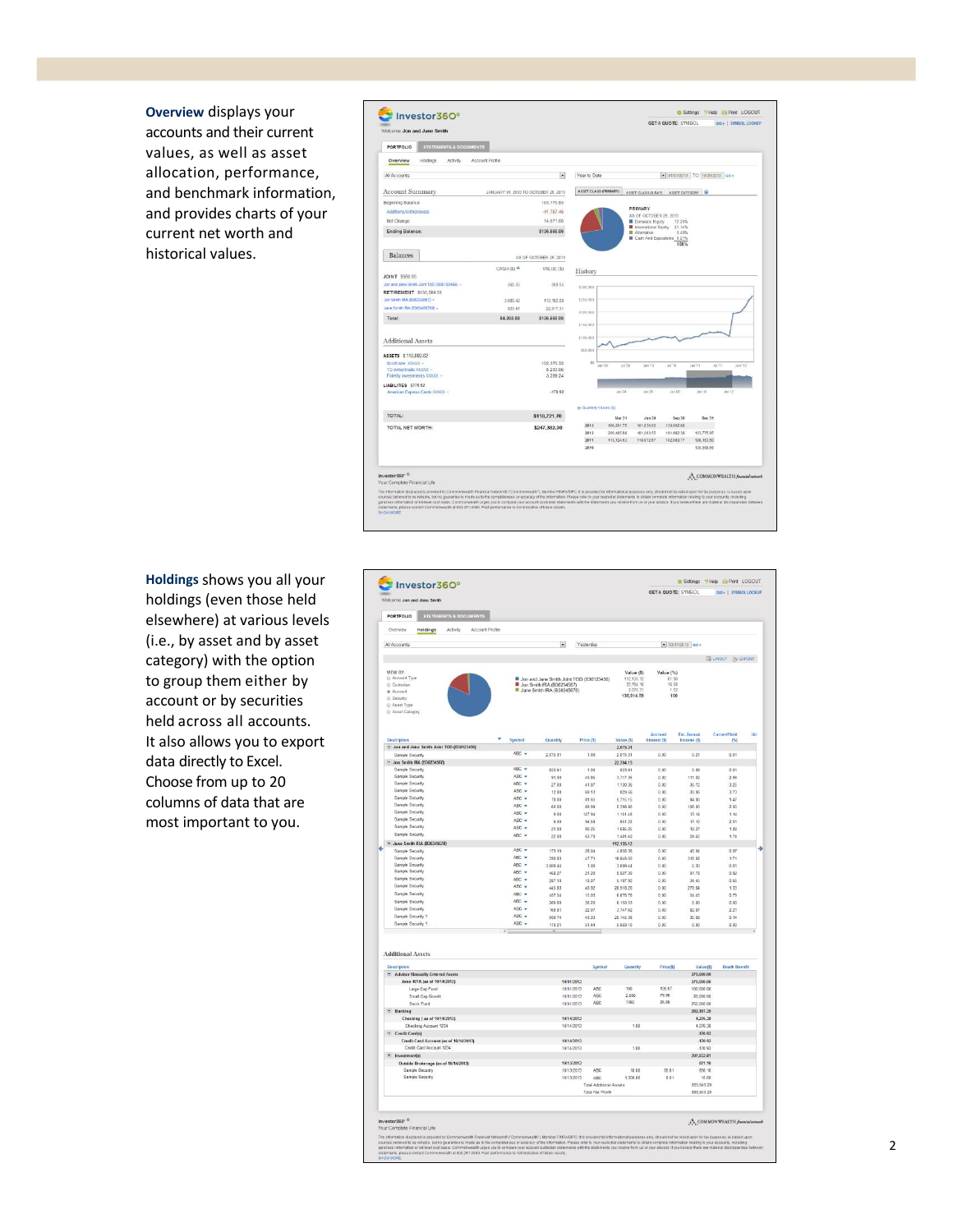**Additional Assets** lets you add account information from outside sources and view it all through Investor360.°

| <b>Additional Assets</b>                               | + Add/Edit Additional Assets |
|--------------------------------------------------------|------------------------------|
| <b>ASSETS</b> \$859,843.28                             |                              |
| Savings $-$                                            | 68.38                        |
| $Checkinq -$                                           | 4,276.30                     |
| <b>Brokerage Account A</b>                             | $-170.92$                    |
| Ben's 529 Plan =                                       | 0.00                         |
| Jane IRA Account =                                     | 5,233.06                     |
| Outside Account -                                      | 3,289.24                     |
| Joint Account $=$                                      | 102,370.32                   |
| Brokerage Account B =                                  | 871 10                       |
| Checking $-$                                           | 277,836.71                   |
| Money Market -                                         | 0.00                         |
| Insurance Policy -                                     | 96,069.09                    |
| Brokerage Account B -                                  | 0.00                         |
| <b>Brokerage Account B</b><br>$\overline{\phantom{a}}$ | 370,000.00                   |

**Activity** details all your account activity, such as buys and sells, dividends, and adjustments, and allows you to view realized gain/loss information. Smart filters make it easy to drill down into an activity to find what you are looking for.

| Welcome Jon and Jane Smith                                |                 |           |                                                                                                                |                 |                         |             |                                                                                                                                                                                                                                                                                                                                                                                                                                                                                                                                                                                                                                                                                             |                                     |             |
|-----------------------------------------------------------|-----------------|-----------|----------------------------------------------------------------------------------------------------------------|-----------------|-------------------------|-------------|---------------------------------------------------------------------------------------------------------------------------------------------------------------------------------------------------------------------------------------------------------------------------------------------------------------------------------------------------------------------------------------------------------------------------------------------------------------------------------------------------------------------------------------------------------------------------------------------------------------------------------------------------------------------------------------------|-------------------------------------|-------------|
| <b>PORTFOLIO</b>                                          |                 |           | <b>STATEMENTS &amp; DOCUMENTS</b>                                                                              |                 |                         |             |                                                                                                                                                                                                                                                                                                                                                                                                                                                                                                                                                                                                                                                                                             |                                     |             |
| Overview                                                  | <b>Holdings</b> |           | Account Profile<br>Activity                                                                                    |                 |                         |             |                                                                                                                                                                                                                                                                                                                                                                                                                                                                                                                                                                                                                                                                                             |                                     |             |
| All Accounts                                              |                 |           |                                                                                                                |                 | $\overline{\mathbf{v}}$ | Print Month |                                                                                                                                                                                                                                                                                                                                                                                                                                                                                                                                                                                                                                                                                             | 10/01/2013 TO 10/31/2013 GO +       |             |
|                                                           |                 |           |                                                                                                                |                 |                         |             |                                                                                                                                                                                                                                                                                                                                                                                                                                                                                                                                                                                                                                                                                             | <b>EN ACTIVITY FILTER 14 EXPORT</b> |             |
| Date                                                      | ٠               | Account   | <b>Activity Type</b>                                                                                           | Description     |                         |             | Quantity                                                                                                                                                                                                                                                                                                                                                                                                                                                                                                                                                                                                                                                                                    | Price (\$)                          | Amount (\$) |
| 10/01/2013                                                |                 | B36123456 | Reimestment                                                                                                    | Sample Security |                         |             | 115                                                                                                                                                                                                                                                                                                                                                                                                                                                                                                                                                                                                                                                                                         | 21.26                               | $-24.39$    |
| 10/01/2013                                                |                 | 836234667 | <b>Dividend Received</b>                                                                                       | Sample Security |                         |             | 0.00                                                                                                                                                                                                                                                                                                                                                                                                                                                                                                                                                                                                                                                                                        | 0.00                                | 24.39       |
| 10/03/2013                                                |                 | R36123456 | Sell                                                                                                           | Sample Security |                         |             | $-333.21$                                                                                                                                                                                                                                                                                                                                                                                                                                                                                                                                                                                                                                                                                   | 1.00                                | 333.21      |
| 10/30/2013                                                |                 | B35345678 | Contribution to Asset                                                                                          | Sample Security |                         |             | 1.614.76                                                                                                                                                                                                                                                                                                                                                                                                                                                                                                                                                                                                                                                                                    | 1.00.                               | 1,514.76    |
| 10/30/2013                                                |                 | B36123456 | Buy                                                                                                            | Sample Security |                         |             | 1,514.76                                                                                                                                                                                                                                                                                                                                                                                                                                                                                                                                                                                                                                                                                    | 1.00                                | $-1.514.76$ |
| 10/31/2013                                                |                 | B36234667 | Reimestiment                                                                                                   | Sample Security |                         |             | 0.02                                                                                                                                                                                                                                                                                                                                                                                                                                                                                                                                                                                                                                                                                        | 1.00                                | $-0.02$     |
| 10/31/2013                                                |                 | B36123456 | Interest Income                                                                                                | Sample Security |                         |             | 0.00                                                                                                                                                                                                                                                                                                                                                                                                                                                                                                                                                                                                                                                                                        | 0.00                                | 0.02        |
| Investor360 <sup>-6</sup><br>Your Complete Financial Life |                 |           | atatements, please contact Commonwealth at 800.251.0080. Past performance is not indicative of future results. |                 |                         |             | The information displayed is provided by Commonwealth Financial Networldb (Commonwealth"), Member FINRA/SIPC. It is provided for informational purposes only, should not be relied upon for fax purposes, is based upon<br>sources believed to be reliable, but no guarantee is made as to the completeness or accuracy of the information. Please refer to your custodial statements to obtain complete information relating to your accounts, including<br>dainloss information or lot-level cost basis. Commonwealth urges you to compare your account custodian statements with the statements you receive from us or your advisor. If you believe there are material discrepancies bet | COMMONWEALTH financial natural      |             |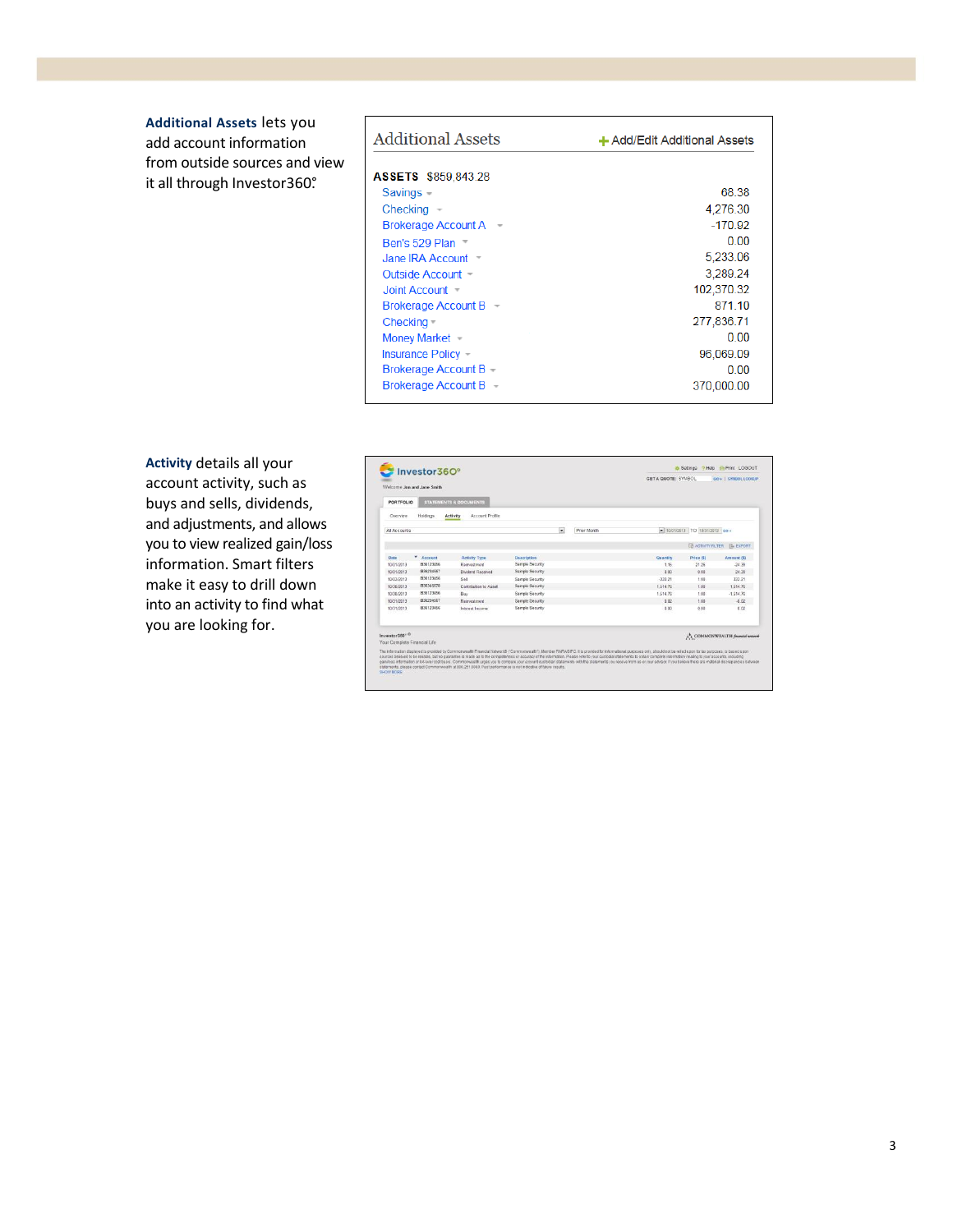**Account Profile** lists the addresses on file for your account, holding instructions, and any listed beneficiaries.

**Reports** provides you with access to many of the same reports we use, so you can take a more in-depth look at your accounts.

|                                       | PORTFOLIO STATEMENTS & DOCUMENTS   |                                                                                     |                                                                                                                                                                                                                                                                                                                                                                                                                                                                                                                                                                                                                                                                                                                                                                                                                                                                                                                                                                                                                                                                                                     |                                                     |                             |
|---------------------------------------|------------------------------------|-------------------------------------------------------------------------------------|-----------------------------------------------------------------------------------------------------------------------------------------------------------------------------------------------------------------------------------------------------------------------------------------------------------------------------------------------------------------------------------------------------------------------------------------------------------------------------------------------------------------------------------------------------------------------------------------------------------------------------------------------------------------------------------------------------------------------------------------------------------------------------------------------------------------------------------------------------------------------------------------------------------------------------------------------------------------------------------------------------------------------------------------------------------------------------------------------------|-----------------------------------------------------|-----------------------------|
| Overview.                             | Holdings Activity Account Profile  |                                                                                     |                                                                                                                                                                                                                                                                                                                                                                                                                                                                                                                                                                                                                                                                                                                                                                                                                                                                                                                                                                                                                                                                                                     |                                                     |                             |
|                                       |                                    |                                                                                     |                                                                                                                                                                                                                                                                                                                                                                                                                                                                                                                                                                                                                                                                                                                                                                                                                                                                                                                                                                                                                                                                                                     |                                                     |                             |
| B36123456 - Jon Smith IRA NFS         |                                    |                                                                                     | $\overline{\phantom{a}}$                                                                                                                                                                                                                                                                                                                                                                                                                                                                                                                                                                                                                                                                                                                                                                                                                                                                                                                                                                                                                                                                            |                                                     |                             |
| Account Summary                       |                                    |                                                                                     |                                                                                                                                                                                                                                                                                                                                                                                                                                                                                                                                                                                                                                                                                                                                                                                                                                                                                                                                                                                                                                                                                                     |                                                     |                             |
| Account Number:<br>Account Reg:       | 836123456                          |                                                                                     |                                                                                                                                                                                                                                                                                                                                                                                                                                                                                                                                                                                                                                                                                                                                                                                                                                                                                                                                                                                                                                                                                                     |                                                     |                             |
| <b>Account Name:</b>                  |                                    | NESIFINTC IRA FBOJON SMITH 1 MAIN ST. WALTHAM MA 02453<br>JON SMITH IRA (836123456) |                                                                                                                                                                                                                                                                                                                                                                                                                                                                                                                                                                                                                                                                                                                                                                                                                                                                                                                                                                                                                                                                                                     |                                                     |                             |
| Reg Type:                             | IRA                                | Contract Date:                                                                      | 08/03/2006                                                                                                                                                                                                                                                                                                                                                                                                                                                                                                                                                                                                                                                                                                                                                                                                                                                                                                                                                                                                                                                                                          | Initial Funding:                                    | \$0.00                      |
| Sponsor:<br>Advisor Id:               | NFS<br>001 (Joe Advisor)           | Open Date:<br>Close Date:                                                           | 06/13/2006                                                                                                                                                                                                                                                                                                                                                                                                                                                                                                                                                                                                                                                                                                                                                                                                                                                                                                                                                                                                                                                                                          | <b>Business Line:</b><br><b>PPS</b> Strategy:       | PPS Custom                  |
| Executing RIA:<br><b>Status Code:</b> | COMMONWEALTH                       | <b>Managed Account</b><br>Fee Authorization:                                        | Yes                                                                                                                                                                                                                                                                                                                                                                                                                                                                                                                                                                                                                                                                                                                                                                                                                                                                                                                                                                                                                                                                                                 | Advisory Investment<br>Objective:                   | <b>Primarily Equity</b>     |
| Goy Entity:                           | Open<br>No                         |                                                                                     |                                                                                                                                                                                                                                                                                                                                                                                                                                                                                                                                                                                                                                                                                                                                                                                                                                                                                                                                                                                                                                                                                                     |                                                     |                             |
| Client Information                    |                                    |                                                                                     |                                                                                                                                                                                                                                                                                                                                                                                                                                                                                                                                                                                                                                                                                                                                                                                                                                                                                                                                                                                                                                                                                                     |                                                     |                             |
|                                       |                                    |                                                                                     |                                                                                                                                                                                                                                                                                                                                                                                                                                                                                                                                                                                                                                                                                                                                                                                                                                                                                                                                                                                                                                                                                                     |                                                     |                             |
| GENERAL INFORMATION<br>Number:        | 836123456                          | ACCOUNT PAPERWORK<br>Application:                                                   | ON FILE                                                                                                                                                                                                                                                                                                                                                                                                                                                                                                                                                                                                                                                                                                                                                                                                                                                                                                                                                                                                                                                                                             | RELATED PARTIES<br><b>Trading Authority:</b>        | Joe Advisor                 |
| Reg Type:                             | <b>IRA</b>                         | <b>Margin Agreement:</b>                                                            | Not on file                                                                                                                                                                                                                                                                                                                                                                                                                                                                                                                                                                                                                                                                                                                                                                                                                                                                                                                                                                                                                                                                                         | Interested Parties:                                 | None                        |
| Tax ID:<br>ID Type:                   | xxx-xx-1234<br>SSN                 | Option Status:<br>Option Level:                                                     | Not on file<br>Not provided                                                                                                                                                                                                                                                                                                                                                                                                                                                                                                                                                                                                                                                                                                                                                                                                                                                                                                                                                                                                                                                                         |                                                     |                             |
| Short Name:                           | SMITH                              | <b>Standing Distributi</b>                                                          | ding Distributi<br>Retirement Sta                                                                                                                                                                                                                                                                                                                                                                                                                                                                                                                                                                                                                                                                                                                                                                                                                                                                                                                                                                                                                                                                   |                                                     |                             |
| Fatablished:<br>Updated:              | 06/13/2006<br>05/21/2013           | Proceeds                                                                            | on File - Level 2                                                                                                                                                                                                                                                                                                                                                                                                                                                                                                                                                                                                                                                                                                                                                                                                                                                                                                                                                                                                                                                                                   |                                                     |                             |
| Last Rap Date:                        | <b>N/A</b>                         | Instructions:                                                                       | HOLD PROCEEDS                                                                                                                                                                                                                                                                                                                                                                                                                                                                                                                                                                                                                                                                                                                                                                                                                                                                                                                                                                                                                                                                                       |                                                     |                             |
| Advisor ID:<br>Restrictions:          | 001                                | Securities<br>nstructi                                                              | HOLD IN STREET NAME                                                                                                                                                                                                                                                                                                                                                                                                                                                                                                                                                                                                                                                                                                                                                                                                                                                                                                                                                                                                                                                                                 |                                                     |                             |
|                                       |                                    |                                                                                     | Dividend Instructions: PAY ALL TO CASH AS PROCEEDS                                                                                                                                                                                                                                                                                                                                                                                                                                                                                                                                                                                                                                                                                                                                                                                                                                                                                                                                                                                                                                                  |                                                     |                             |
| <b>BENEFICIARY INFORMATION</b>        |                                    | NAMES ON THIS ACCOUNT                                                               |                                                                                                                                                                                                                                                                                                                                                                                                                                                                                                                                                                                                                                                                                                                                                                                                                                                                                                                                                                                                                                                                                                     | <b>ACCOUNT ADDRESS INFORMATION</b>                  |                             |
| Name:                                 | Alex Smith                         | Jon Smith (Primary)                                                                 |                                                                                                                                                                                                                                                                                                                                                                                                                                                                                                                                                                                                                                                                                                                                                                                                                                                                                                                                                                                                                                                                                                     | Mailing Address: 1 Main Street<br>Waltham, MA 02453 |                             |
| Designation:<br>Percentage:           | PRIMARY<br>25                      | ssn.<br>Birth Date:                                                                 | KKK-KK-1234<br>01/06/1932 [81]                                                                                                                                                                                                                                                                                                                                                                                                                                                                                                                                                                                                                                                                                                                                                                                                                                                                                                                                                                                                                                                                      | Legal Address: 1 Main Street<br>Waltham, MA 02453   |                             |
| Date of Birth:                        | 03/09/1956 1571                    | Affiliated:                                                                         | No                                                                                                                                                                                                                                                                                                                                                                                                                                                                                                                                                                                                                                                                                                                                                                                                                                                                                                                                                                                                                                                                                                  |                                                     |                             |
| SSN:<br>Relationship:                 | xx-xxx-1234<br>Non-Spouse          | <b>Mailing Address:</b>                                                             | 1 Main Street<br>Waltham, MA 02453                                                                                                                                                                                                                                                                                                                                                                                                                                                                                                                                                                                                                                                                                                                                                                                                                                                                                                                                                                                                                                                                  |                                                     |                             |
| Status:<br>Address:                   | <b>None</b>                        | Legal Address:                                                                      | 1 Main Street<br>Waltham, MA 02453                                                                                                                                                                                                                                                                                                                                                                                                                                                                                                                                                                                                                                                                                                                                                                                                                                                                                                                                                                                                                                                                  |                                                     |                             |
| Name:                                 | Sarah Smith                        | Home Phone:                                                                         | 781-555-1234                                                                                                                                                                                                                                                                                                                                                                                                                                                                                                                                                                                                                                                                                                                                                                                                                                                                                                                                                                                                                                                                                        |                                                     |                             |
| Designation:<br>Percentage:           | PRIMARY<br>25                      | Occupation:                                                                         | RETIRED                                                                                                                                                                                                                                                                                                                                                                                                                                                                                                                                                                                                                                                                                                                                                                                                                                                                                                                                                                                                                                                                                             |                                                     |                             |
| Date of Birth:                        | 10/18/1957 [56]                    |                                                                                     |                                                                                                                                                                                                                                                                                                                                                                                                                                                                                                                                                                                                                                                                                                                                                                                                                                                                                                                                                                                                                                                                                                     |                                                     |                             |
| SSN:<br>Relationship:                 | <b>RK-RKK-1234</b><br>Non-Spouse   |                                                                                     |                                                                                                                                                                                                                                                                                                                                                                                                                                                                                                                                                                                                                                                                                                                                                                                                                                                                                                                                                                                                                                                                                                     |                                                     |                             |
| <b>Status:</b>                        | v                                  | OTHER INFORMATION                                                                   |                                                                                                                                                                                                                                                                                                                                                                                                                                                                                                                                                                                                                                                                                                                                                                                                                                                                                                                                                                                                                                                                                                     |                                                     |                             |
| Address:<br>Name:                     | None<br>Stephen Smith              | Agency code:                                                                        | sors.                                                                                                                                                                                                                                                                                                                                                                                                                                                                                                                                                                                                                                                                                                                                                                                                                                                                                                                                                                                                                                                                                               |                                                     |                             |
| Designation:                          | PRIMARY                            | Product Level:                                                                      | N/A                                                                                                                                                                                                                                                                                                                                                                                                                                                                                                                                                                                                                                                                                                                                                                                                                                                                                                                                                                                                                                                                                                 |                                                     |                             |
| Percentage:<br>Date of Birth:         | $\overline{25}$<br>04/29/1962 [51] | Management<br><b>Account:</b>                                                       | Ÿ                                                                                                                                                                                                                                                                                                                                                                                                                                                                                                                                                                                                                                                                                                                                                                                                                                                                                                                                                                                                                                                                                                   |                                                     |                             |
| SSN:<br><b>Relationship:</b>          | <b>хх-ккх-1234</b><br>Non-Spouse   | Sweep Money<br>Market:                                                              | ARCOE                                                                                                                                                                                                                                                                                                                                                                                                                                                                                                                                                                                                                                                                                                                                                                                                                                                                                                                                                                                                                                                                                               |                                                     |                             |
| Status:                               | V                                  |                                                                                     |                                                                                                                                                                                                                                                                                                                                                                                                                                                                                                                                                                                                                                                                                                                                                                                                                                                                                                                                                                                                                                                                                                     |                                                     |                             |
| Address<br>Name:                      | None<br>Liz Smith                  |                                                                                     |                                                                                                                                                                                                                                                                                                                                                                                                                                                                                                                                                                                                                                                                                                                                                                                                                                                                                                                                                                                                                                                                                                     |                                                     |                             |
| Designation:                          | PRIMARY                            | <b>SUITABILITY</b>                                                                  |                                                                                                                                                                                                                                                                                                                                                                                                                                                                                                                                                                                                                                                                                                                                                                                                                                                                                                                                                                                                                                                                                                     |                                                     |                             |
| Percentage:<br>te of Birth:           | 25<br>02/03/1966 [47]              | Annual Income:<br>Est. Net Worth:                                                   | snow.<br>500K+                                                                                                                                                                                                                                                                                                                                                                                                                                                                                                                                                                                                                                                                                                                                                                                                                                                                                                                                                                                                                                                                                      |                                                     |                             |
| 3522                                  | <b>KX-KKK.1234</b>                 | Investable/Liquid                                                                   |                                                                                                                                                                                                                                                                                                                                                                                                                                                                                                                                                                                                                                                                                                                                                                                                                                                                                                                                                                                                                                                                                                     |                                                     |                             |
| Relationship:<br>Status:              | Non-Spouse<br>$\mathbf{u}$         | Assets:<br>Federal Tax Bracket:                                                     | 500K - 1M<br>27.5% OR ABOVE                                                                                                                                                                                                                                                                                                                                                                                                                                                                                                                                                                                                                                                                                                                                                                                                                                                                                                                                                                                                                                                                         |                                                     |                             |
| Address:                              | None                               | <b>Annual Expenses:</b><br>Special Expenses:                                        |                                                                                                                                                                                                                                                                                                                                                                                                                                                                                                                                                                                                                                                                                                                                                                                                                                                                                                                                                                                                                                                                                                     |                                                     |                             |
|                                       |                                    | Time Fram                                                                           |                                                                                                                                                                                                                                                                                                                                                                                                                                                                                                                                                                                                                                                                                                                                                                                                                                                                                                                                                                                                                                                                                                     |                                                     |                             |
|                                       |                                    | <b>Investment Purpose:</b><br>Investment Objective:                                 | Capital Appreciation -                                                                                                                                                                                                                                                                                                                                                                                                                                                                                                                                                                                                                                                                                                                                                                                                                                                                                                                                                                                                                                                                              |                                                     |                             |
|                                       |                                    | <b>Risk Tolerance:</b>                                                              | Moderate                                                                                                                                                                                                                                                                                                                                                                                                                                                                                                                                                                                                                                                                                                                                                                                                                                                                                                                                                                                                                                                                                            |                                                     |                             |
|                                       |                                    | <b>Investment Time</b><br>Horizon:                                                  | Intermediate                                                                                                                                                                                                                                                                                                                                                                                                                                                                                                                                                                                                                                                                                                                                                                                                                                                                                                                                                                                                                                                                                        |                                                     |                             |
|                                       |                                    | <b>Assets Held Away:</b>                                                            |                                                                                                                                                                                                                                                                                                                                                                                                                                                                                                                                                                                                                                                                                                                                                                                                                                                                                                                                                                                                                                                                                                     |                                                     |                             |
|                                       |                                    | <b>Marital Status:</b><br>Number of                                                 | SINGLE.                                                                                                                                                                                                                                                                                                                                                                                                                                                                                                                                                                                                                                                                                                                                                                                                                                                                                                                                                                                                                                                                                             |                                                     |                             |
|                                       |                                    | Dependants                                                                          |                                                                                                                                                                                                                                                                                                                                                                                                                                                                                                                                                                                                                                                                                                                                                                                                                                                                                                                                                                                                                                                                                                     |                                                     |                             |
|                                       |                                    | Date of Birth:<br><b>General Investr</b>                                            | 01/06/1932 [81]                                                                                                                                                                                                                                                                                                                                                                                                                                                                                                                                                                                                                                                                                                                                                                                                                                                                                                                                                                                                                                                                                     |                                                     |                             |
|                                       |                                    | Knowledge:                                                                          | Good<br><b>Stocks - Not Answered</b>                                                                                                                                                                                                                                                                                                                                                                                                                                                                                                                                                                                                                                                                                                                                                                                                                                                                                                                                                                                                                                                                |                                                     |                             |
|                                       |                                    | Investment<br>Knowledge:                                                            | <b>Bonds - Not Answered</b>                                                                                                                                                                                                                                                                                                                                                                                                                                                                                                                                                                                                                                                                                                                                                                                                                                                                                                                                                                                                                                                                         |                                                     |                             |
|                                       |                                    |                                                                                     | Short Term - Not Answered<br>Mutual Funds - Not Answered                                                                                                                                                                                                                                                                                                                                                                                                                                                                                                                                                                                                                                                                                                                                                                                                                                                                                                                                                                                                                                            |                                                     |                             |
|                                       |                                    |                                                                                     | Options - Not Answered                                                                                                                                                                                                                                                                                                                                                                                                                                                                                                                                                                                                                                                                                                                                                                                                                                                                                                                                                                                                                                                                              |                                                     |                             |
|                                       |                                    |                                                                                     | .<br>imited Partnerships - Not Answered<br>Variable Contracts - Not Answered                                                                                                                                                                                                                                                                                                                                                                                                                                                                                                                                                                                                                                                                                                                                                                                                                                                                                                                                                                                                                        |                                                     |                             |
|                                       |                                    |                                                                                     | Futures - Not Answered                                                                                                                                                                                                                                                                                                                                                                                                                                                                                                                                                                                                                                                                                                                                                                                                                                                                                                                                                                                                                                                                              |                                                     |                             |
|                                       |                                    |                                                                                     | Annuities . Not Answered<br>Alternative Investments - Not Answered                                                                                                                                                                                                                                                                                                                                                                                                                                                                                                                                                                                                                                                                                                                                                                                                                                                                                                                                                                                                                                  |                                                     |                             |
|                                       |                                    |                                                                                     | Margin - Not Answered<br>Foreign Currency - Not Answered                                                                                                                                                                                                                                                                                                                                                                                                                                                                                                                                                                                                                                                                                                                                                                                                                                                                                                                                                                                                                                            |                                                     |                             |
|                                       |                                    |                                                                                     | Foreign Securities - Not Answered                                                                                                                                                                                                                                                                                                                                                                                                                                                                                                                                                                                                                                                                                                                                                                                                                                                                                                                                                                                                                                                                   |                                                     |                             |
|                                       |                                    |                                                                                     |                                                                                                                                                                                                                                                                                                                                                                                                                                                                                                                                                                                                                                                                                                                                                                                                                                                                                                                                                                                                                                                                                                     |                                                     |                             |
| Investor360° ®                        |                                    |                                                                                     |                                                                                                                                                                                                                                                                                                                                                                                                                                                                                                                                                                                                                                                                                                                                                                                                                                                                                                                                                                                                                                                                                                     |                                                     | A COMMONWEALTH francial set |
|                                       |                                    |                                                                                     | $\label{prop:main} The information of a input is positive in constant random parameters. The number of parameters are the same and the number of parameters are the same, and the number of parameters are the same, and the number of parameters are the same. The number of parameters are the same, and the number of parameters are the same, and the number of parameters are the same. The number of parameters are the same, and the number of parameters are the same, and the number of parameters are the same, and the number of parameters are the same, and the number of parameters are the same, and the number of parameters are the same, and the number of parameters are the same, and the number of parameters are the same, and the number of parameters are the same, and the number of parameters are the same, and the number of parameters are the same, and the number of parameters are the same, and the number of parameters are the same, and the number of parameters are the same, and the number of parameters are the same, and the number of parameters are the$ |                                                     |                             |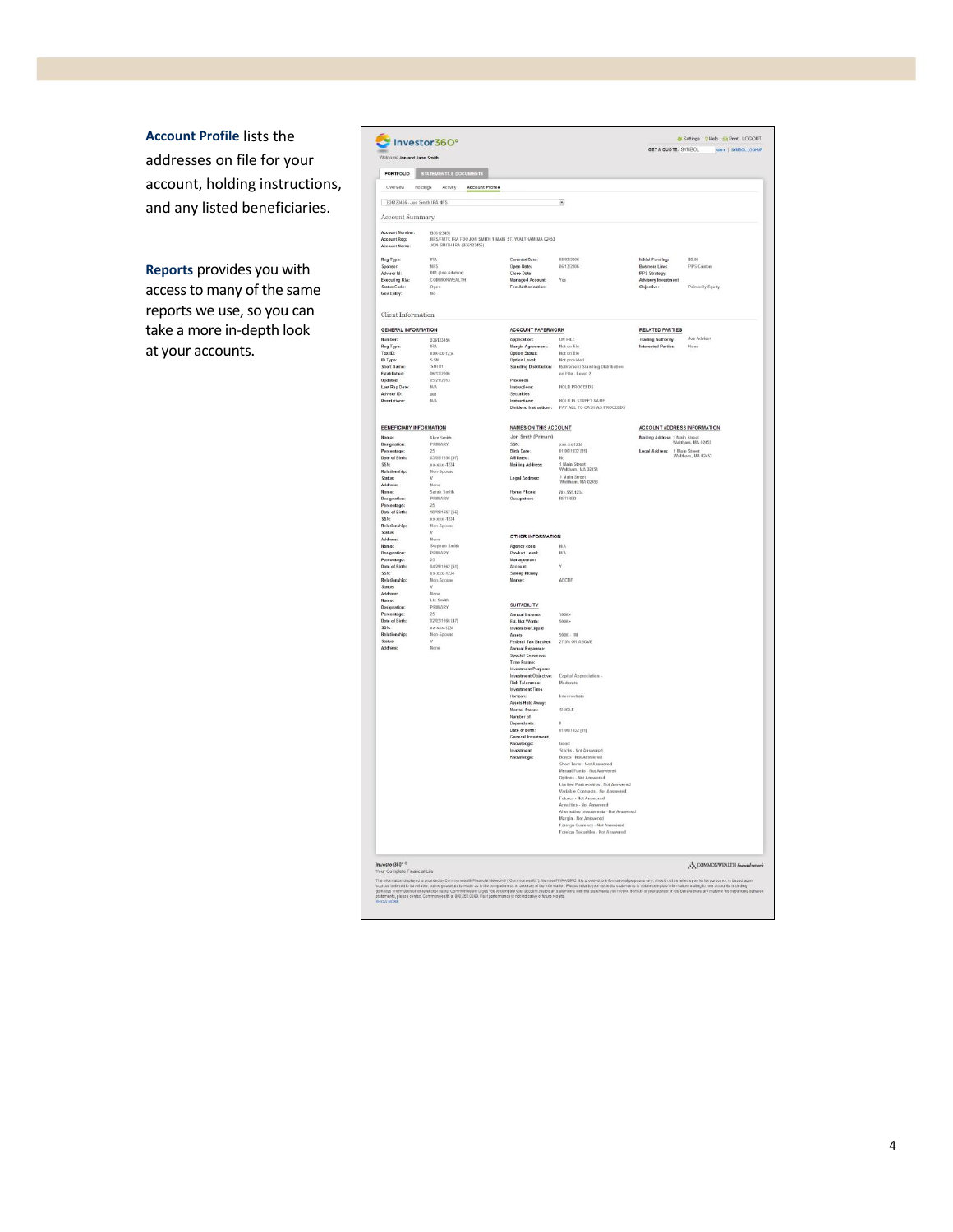#### **Statements & Confirms**

lets you download consolidated statements, brokerage statements, and trade confirms for your accounts with one click.

**Documents** allows you to view materials we've shared with you.

| Investor360°                                                     |                    |            |                   |            | <b>GET A QUOTE: SYMBOL</b> |                                            | GO »   SYMBOL LOOKUP                                                                                                                                                                                                    |
|------------------------------------------------------------------|--------------------|------------|-------------------|------------|----------------------------|--------------------------------------------|-------------------------------------------------------------------------------------------------------------------------------------------------------------------------------------------------------------------------|
| Welcome Jon and Jane Smith                                       |                    |            |                   |            |                            |                                            |                                                                                                                                                                                                                         |
| <b>PORTFOLIO</b><br>STATEMENTS & DOCUMENTS                       |                    |            |                   |            |                            |                                            |                                                                                                                                                                                                                         |
| <b>Statements &amp; Confirms</b><br><b>Documents</b>             |                    |            |                   |            |                            |                                            |                                                                                                                                                                                                                         |
| <b>Consolidated Statement</b>                                    |                    |            |                   |            |                            |                                            |                                                                                                                                                                                                                         |
| AS OF: Yesterday<br>$\overline{\bullet}$ 00 $\overline{\bullet}$ |                    |            |                   |            |                            |                                            |                                                                                                                                                                                                                         |
| <b>Brokerage Statements</b>                                      |                    |            |                   |            |                            | <b>OF VEWPAPERLESS</b>                     |                                                                                                                                                                                                                         |
| Jon and Jane Smith Joint (B36123456)                             | <b>Most Recent</b> | 08/31/2013 | 07/31/2013        | 05/30/2013 | 05/31/2013                 | 04/30/2013                                 | More                                                                                                                                                                                                                    |
| Jon Smith IRA (B36234567)                                        | <b>Most Recent</b> | 08/31/2013 | 07/31/2013        | 06/30/2013 | 05/31/2013                 | 04/30/2013                                 | More                                                                                                                                                                                                                    |
| Jane Smith IRA (B36345678)                                       | <b>Most Recent</b> | 08/31/2013 | 07/31/2013        | 06/30/2013 | 05/31/2013                 | 04/30/2013                                 | More                                                                                                                                                                                                                    |
| Jon and Jane TRUST (B36098765)                                   | <b>Most Recent</b> | 06/30/2002 | 05/31/2002        | 04/30/2002 | 03/30/2002                 | 02/28/2002                                 | More                                                                                                                                                                                                                    |
| <b>Quarterly Statements</b>                                      |                    |            |                   |            |                            | <b>B</b> E-mail me when statements arrive. |                                                                                                                                                                                                                         |
| <b>PPS Quarterly</b>                                             | <b>Most Recent</b> | 09/30/2012 |                   | 06/30/2012 |                            | Client Guide                               |                                                                                                                                                                                                                         |
| <b>Tax Reporting</b>                                             |                    |            |                   |            |                            |                                            |                                                                                                                                                                                                                         |
| Jon and Jane Smith Joint (B36123456)                             | <b>Most Recent</b> |            | 12/01/2011 - 5498 |            | 12/01/2010 - 5498          |                                            | More                                                                                                                                                                                                                    |
| Jon Smith IRA (B36234567)                                        | <b>Most Recent</b> |            | 12/01/2011 - 5498 |            | 12/01/2010 - 5498          |                                            | More                                                                                                                                                                                                                    |
| Jane Smith IRA (B36345678)                                       | <b>Most Recent</b> |            | 12/01/2011 - 5498 |            | 12/01/2010 - 5498          |                                            | More                                                                                                                                                                                                                    |
| Jon and Jane TRUST (B36098765)                                   | <b>Most Recent</b> |            | 12/01/2011 - 5498 |            | 12/01/2010 - 5498          |                                            | More                                                                                                                                                                                                                    |
|                                                                  | <b>Most Recent</b> |            | 12/01/2011 - 1099 |            | 12/01/2010 - 1099          |                                            | More                                                                                                                                                                                                                    |
| Confirms                                                         |                    |            |                   |            |                            | <b>NEW PAPERLESS</b>                       |                                                                                                                                                                                                                         |
| Date Range: 10/01/2013<br>to 11/01/2013<br>loo »                 |                    |            |                   |            |                            |                                            |                                                                                                                                                                                                                         |
|                                                                  |                    |            |                   |            |                            |                                            |                                                                                                                                                                                                                         |
| No confirmations to display for this range.                      |                    |            |                   |            |                            |                                            |                                                                                                                                                                                                                         |
|                                                                  |                    |            |                   |            |                            |                                            |                                                                                                                                                                                                                         |
|                                                                  |                    |            |                   |            |                            |                                            |                                                                                                                                                                                                                         |
|                                                                  |                    |            |                   |            |                            |                                            |                                                                                                                                                                                                                         |
| Investor360 <sup>- ®</sup><br>Your Complete Financial Life       |                    |            |                   |            |                            | A. COMMONWEALTH financial network          |                                                                                                                                                                                                                         |
|                                                                  |                    |            |                   |            |                            |                                            | The information displayed is provided by Commonwealth Financial Network® ("Commonwealth"), Member FINR-VSIPC. It is provided for informational purposes only, should not be relied upon for tax purposes, is based upon |

**Settings** lets you update your password, name, e-mail address, paperless preferences, and security information.